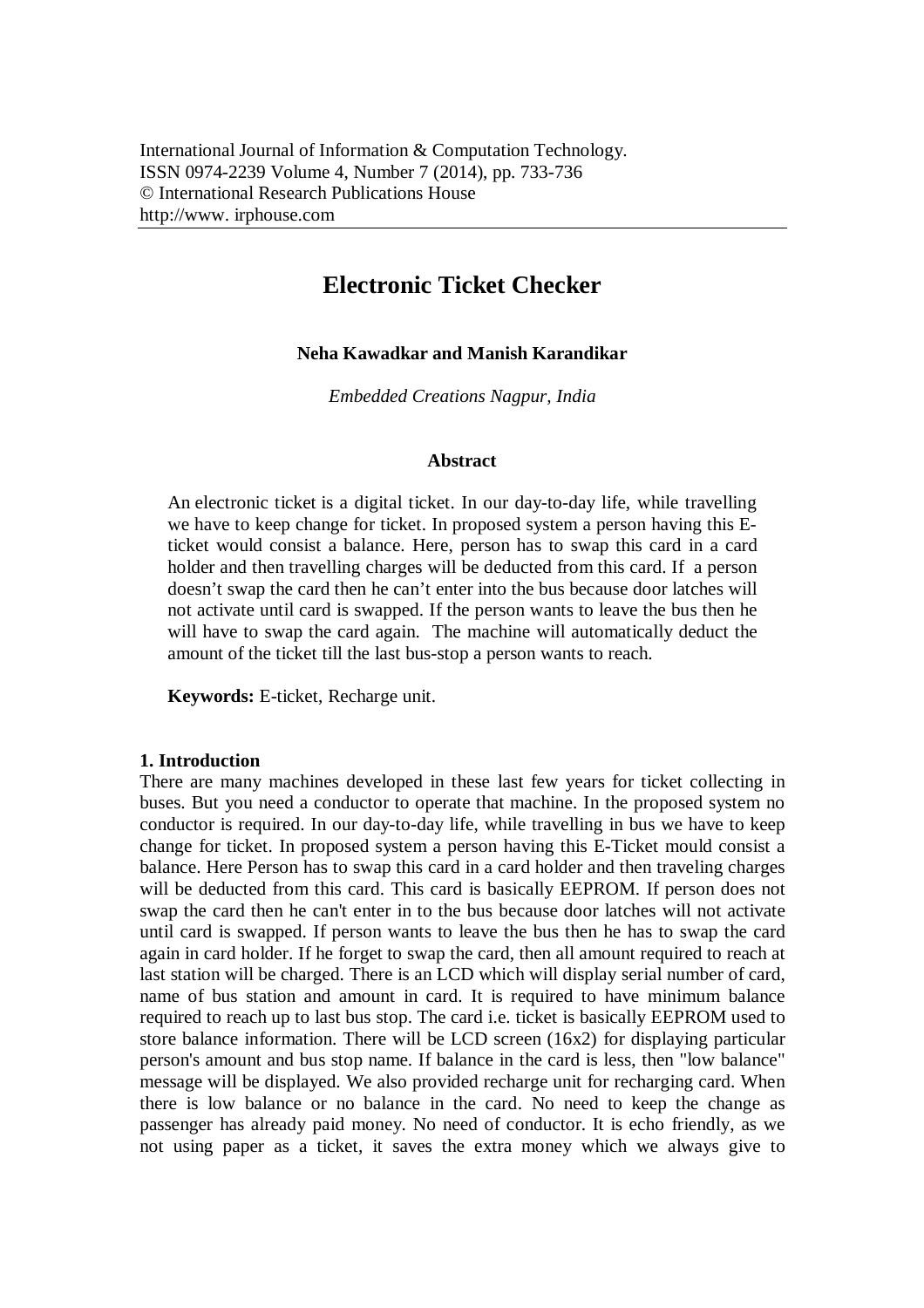transport, in our general bus transport system rent is 5.75 rupees but we always have to paid 6 rupees as a round And also no one can travel without ticket. m figure at that time we loss 25 paisa always which will never happen in this system. And also no one can travel without ticket.

#### **2. Methodology**



**Fig. 1.** Block diagram.

In this system person has to swap the card both times i.e. while entering and leaving the bus. When a person enter in to the bus his card should contain minimum balance required to reach the last bus stop. Driver has to press Next button, whenever new bus stop come. At that time buzzer will be ringing and also passenger can see the name of bus stop on LCD. When person enter in the bus his balance up to last bus stop will get deducted. And when he again swap the card then his remaining balance will be added. (i.e. the balance from the bus stop where he leave up to the last bus stop will get added).

The actual mechanism of the system is as follows:

### **CASE1:**

When a person enters in bus at 'A' bus-stop and he will leave the bus at last bus-stop D. The Case 1. Is shown in Fig. 2. below.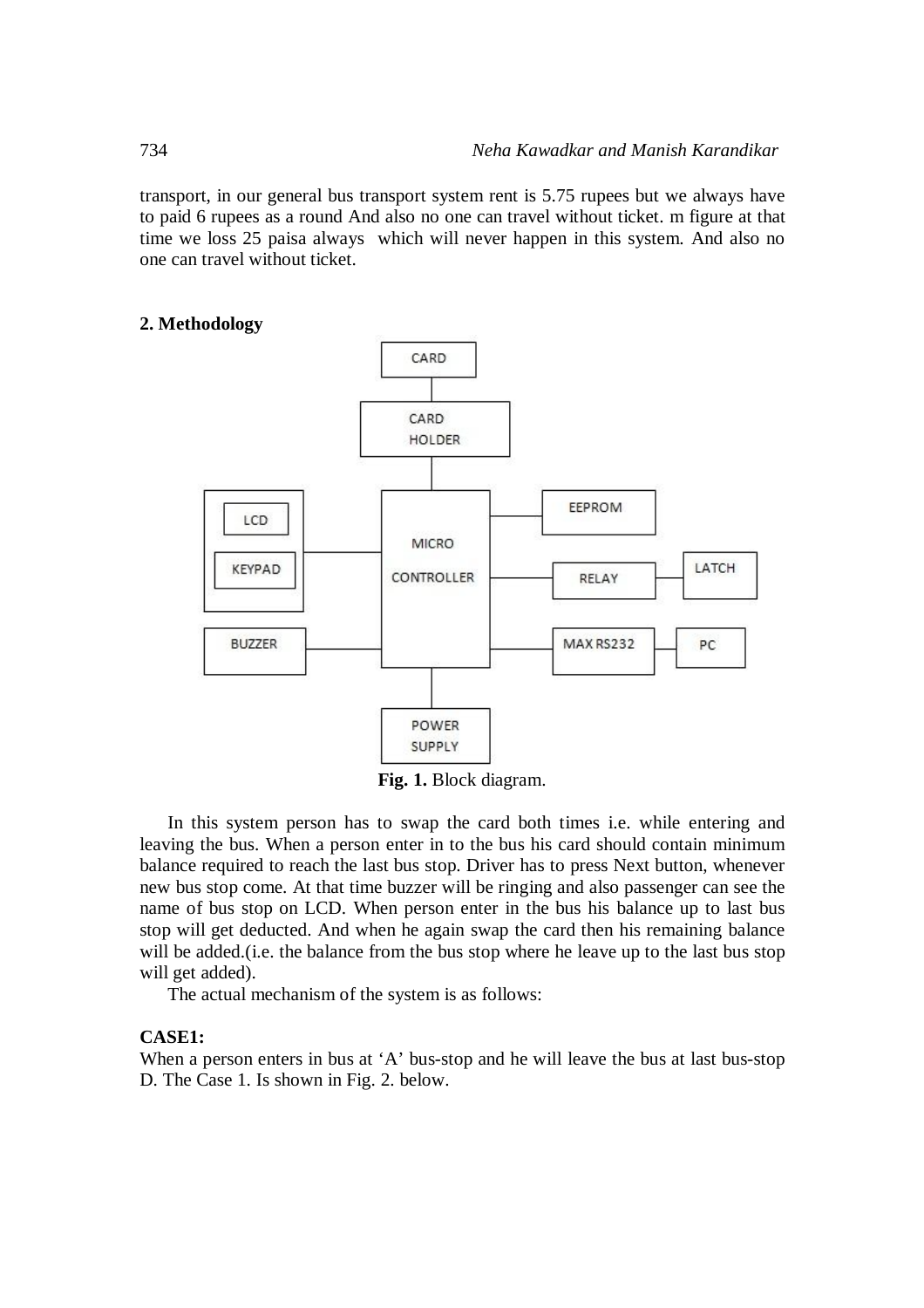

**Fig. 2.** Case 1.

Suppose the rent from starting bus-stop to last bus-stop is Rs.50.

# **CASE2:**

A person enters in bus. After swapping the card, his balance up to last stop gets deducted i.e. Rs.50.

# **CASE3:**

If passenger wants to leave the bus in between at stop (B). Then he will have to swap the card at that particular stop so that the rent from starting bus stop to the bus-stop he wants to leave will be added. The Case 3. Is shown in Fig. 3 below.



**Fig. 3.** Case 3.

 i.e. 10Rs will get added in balance. But In generally when we take ticket from conductor from 'A' to D' and we leave the bus at 'C' stop. Then rent from 'C' to `D' will get wasted. One more advantage is that in local bus if rents are 50.80Rs. We have to give 51 Rs to conductor. That 15 paisa always wastes. But this is not happen in our system. Also we keep the latch. The latch will open the door only after swapping the card. So no one can travel without ticket. As next bus stop comes then driver will